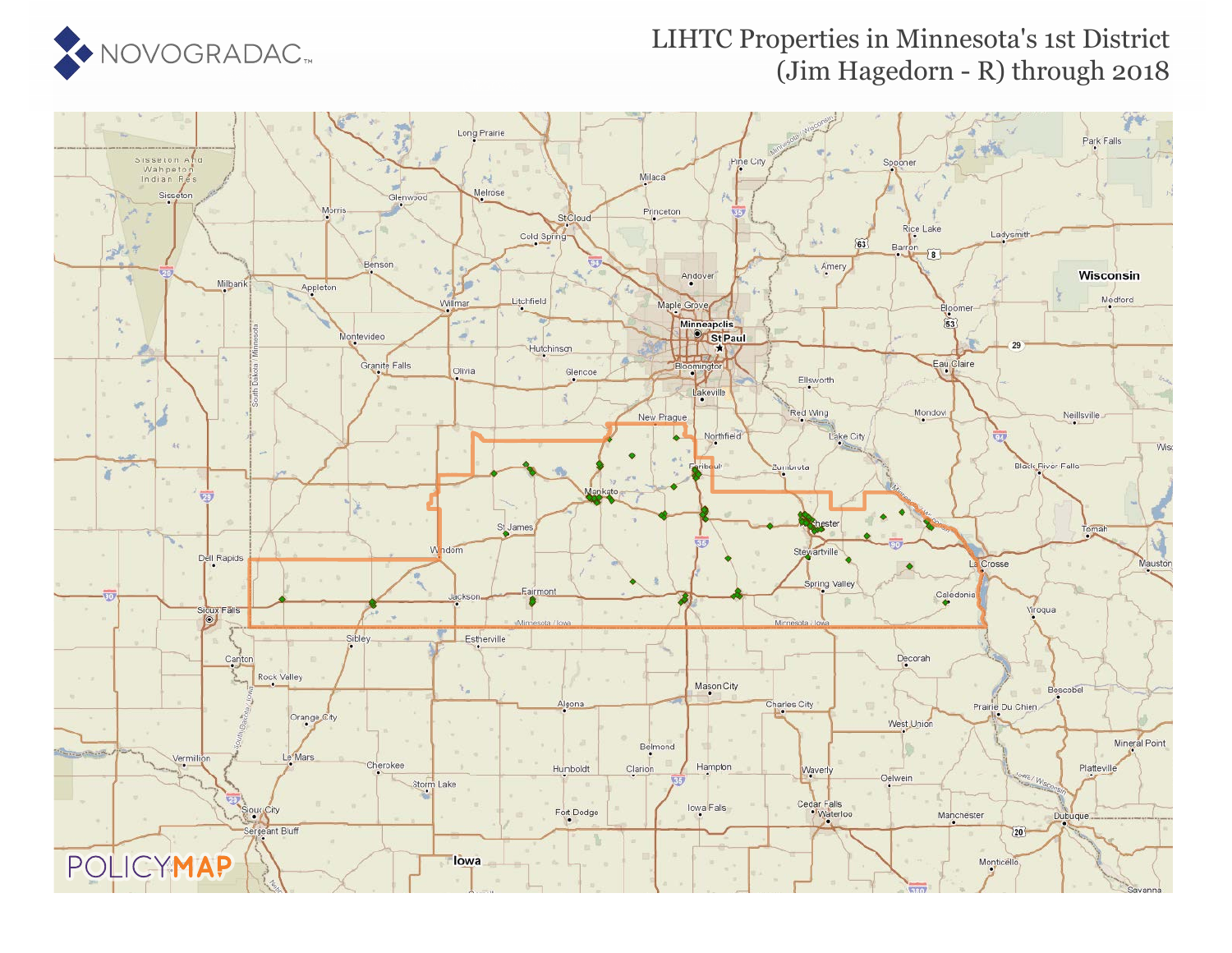| <b>Project Name</b>                     | <b>Address</b>                             | <b>City</b>                 | <b>State</b>             | <b>Zip Code</b> | Nonprofit<br><b>Sponsor</b> | <b>Allocation</b><br><b>Year</b> | <b>Annual</b><br><b>Allocated</b><br><b>Amount</b> | <b>Year Placed<br/>in Service</b> | <b>Construction Type</b> | <b>Total</b><br><b>Units</b> | Low<br><b>Income</b><br><b>Units</b> | <b>Rent or</b><br><b>Income</b><br><b>Ceiling</b> | <b>Credit</b><br>Percentage                 | Tax-<br><b>Exempt</b><br><b>Bond</b> | <b>HUD Multi-</b><br>Family<br><b>Financing/Rental</b><br><b>Assistance</b> |
|-----------------------------------------|--------------------------------------------|-----------------------------|--------------------------|-----------------|-----------------------------|----------------------------------|----------------------------------------------------|-----------------------------------|--------------------------|------------------------------|--------------------------------------|---------------------------------------------------|---------------------------------------------|--------------------------------------|-----------------------------------------------------------------------------|
| <b>WELLINGTON</b><br><b>ESTATES</b>     | 400 FOURTH<br>$\operatorname{AVE}$ SW      | WELLS                       | MN                       | 56097           |                             | 1995                             | \$0                                                | 1996                              | Acquisition and Rehab 14 |                              | 11                                   | 60% AMGI                                          | <b>Both 30%</b><br>and 70%<br>present value | No                                   |                                                                             |
| CEDAR RUN<br><b>TOWNHOMES</b>           | $2300\,\mathrm{N}$ CEDAR<br>AVE            | <b>OWATONNA</b>             | MN                       | 55060           |                             | 1995                             | \$0                                                | 1997                              | <b>New Construction</b>  | 24                           | 23                                   | 60% AMGI                                          | $70$ % present $\,$ No $\,$ value           |                                      |                                                                             |
| <b>VILLAGE AT PARK</b><br><b>AVENUE</b> | 1625 17TH ST<br><b>NW</b>                  | <b>FARIBAULT</b>            | MN                       | 55021           |                             | 1996                             | \$0                                                | 1997                              | New Construction         | 40                           | 40                                   | 60% AMGI                                          | $70\,\%$ present $\,$ No value              |                                      |                                                                             |
| <b>WILLOW COURT</b>                     | 1569 DARLING<br>DR                         | WORTHINGTON MN              |                          | 56187           |                             | 1995                             | \$0                                                | 1997                              | New Construction         | 24                           | 24                                   | 60% AMGI                                          | $70\,\%$ present $\,$ No value              |                                      |                                                                             |
| <b>EAGLE RIDGE</b><br><b>TOWNHOMES</b>  | 510 S AGENCY<br>${\rm ST}$                 | $\operatorname{EAGLE}$ LAKE | MN                       | 56024           |                             | 1996                             | $\$0$                                              | 1998                              | <b>New Construction</b>  | 12                           | 9                                    | 60% AMGI                                          | $70\,\%$ present $\,$ No value              |                                      |                                                                             |
| PARKVIEW ESTATES                        | 421 JOHNSON<br>$\operatorname{AVE}$ SW     | <b>WASECA</b>               | $\mathbf{M} \mathbf{N}$  | 56093           |                             | 1996                             | \$0                                                | 1998                              | Acquisition and Rehab 38 |                              | 28                                   | 60% AMGI                                          | <b>Both 30%</b><br>and 70%<br>present value | No                                   |                                                                             |
| <b>WEST MAIN</b><br><b>TOWNHOMES</b>    | $106$ N GJERE<br>AVE                       | <b>CALEDONIA</b>            | MN                       | 55921           |                             | 1996                             | \$0                                                | 1998                              | <b>New Construction</b>  | 24                           | 23                                   | 60% AMGI                                          | $70\,\%$ present $\,$ No value              |                                      |                                                                             |
| <b>MANKATO</b><br><b>TOWNHOMES</b>      | 348 BUNTING<br>${\rm LN}$                  | <b>MANKATO</b>              | $\textsf{MN}{}$          | 56001           | $\mathbf {No}$              | 1997                             | $\$0$                                              | 1999                              | <b>New Construction</b>  | 24                           | 24                                   | 60% AMGI                                          | $70\,\%$ present $\,$ No value              |                                      |                                                                             |
| MILL POND<br><b>TOWNHOMES</b>           | 211 MILLPOND<br>DR                         | <b>CHATFIELD</b>            | $\ensuremath{\text{MN}}$ | 55923           | No                          | 1997                             | $\$0$                                              | 1999                              | New Construction         | 24                           | 23                                   | 60% AMGI                                          | $70\,\%$ present $\,$ No value              |                                      |                                                                             |
| HOMESTEAD VILLAGE HOMESTEAD             | 898<br><b>VILLAGE LN SE</b>                | <b>ROCHESTER</b>            | MN                       | 55904           |                             | Insufficient<br>Data             | $\$0$                                              | Insufficient<br>Data              | Not Indicated            | 103                          | $\bf{0}$                             |                                                   | Not<br>Indicated                            |                                      |                                                                             |
| <b>MEADOWS WEST</b>                     |                                            | <b>AUSTIN</b>               | MN                       | 55912           |                             | Insufficient<br>Data             | $\$0$                                              | Insufficient<br>Data              | Not Indicated            | $\mathbf{2}$                 | $\bf{0}$                             |                                                   | Not<br>Indicated                            |                                      |                                                                             |
| <b>CEDARDALE WEST</b><br><b>APTS</b>    | 325 CEDARDALE $_{\rm \,OWATONNA}$<br>DR SE |                             | MN                       | 55060           |                             | 1987                             | $\$0$                                              | 1987                              | New Construction         | 16                           | ${\bf 16}$                           |                                                   | Not<br>Indicated                            | $\mathbf{No}$                        |                                                                             |
| COUNTRYSIDE<br><b>TOWNHOUSES</b>        | 1305 JOHNSON<br>${\rm ST}$                 | <b>FAIRMONT</b>             | MN                       | 56031           |                             | 1987                             | $\$0$                                              | 1987                              | Acquisition and Rehab 71 |                              | 71                                   |                                                   | Not<br>Indicated                            | $\rm No$                             |                                                                             |

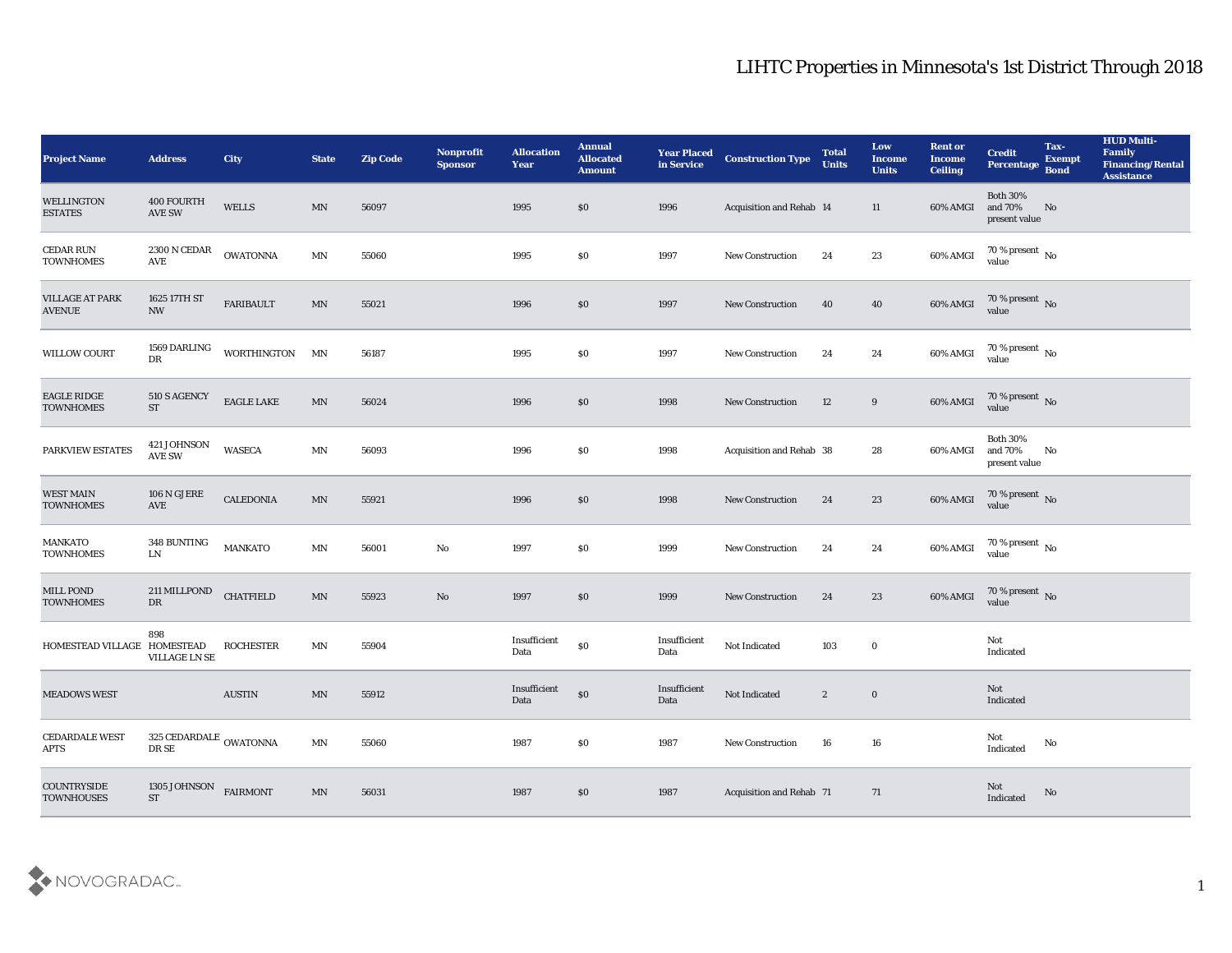| <b>Project Name</b>                           | <b>Address</b>                                           | <b>City</b>                     | <b>State</b>             | <b>Zip Code</b> | <b>Nonprofit</b><br><b>Sponsor</b> | <b>Allocation</b><br><b>Year</b> | <b>Annual</b><br><b>Allocated</b><br><b>Amount</b> | <b>Year Placed</b><br>in Service | <b>Construction Type</b>         | <b>Total</b><br><b>Units</b> | Low<br><b>Income</b><br><b>Units</b> | <b>Rent or</b><br><b>Income</b><br><b>Ceiling</b> | <b>Credit</b><br><b>Percentage</b> | Tax-<br><b>Exempt</b><br><b>Bond</b> | <b>HUD Multi-</b><br>Family<br><b>Financing/Rental</b><br><b>Assistance</b> |
|-----------------------------------------------|----------------------------------------------------------|---------------------------------|--------------------------|-----------------|------------------------------------|----------------------------------|----------------------------------------------------|----------------------------------|----------------------------------|------------------------------|--------------------------------------|---------------------------------------------------|------------------------------------|--------------------------------------|-----------------------------------------------------------------------------|
| <b>ROCK CREEK</b><br><b>TOWNHOMES II</b>      | <b>304 PINE DR</b>                                       | <b>LUVERNE</b>                  | MN                       | 56156           | No                                 | 1996                             | \$0                                                | 1999                             | <b>New Construction</b>          | 24                           | 23                                   |                                                   | 70 % present $\,$ No $\,$<br>value |                                      |                                                                             |
| <b>SCENIC VIEW</b><br><b>TOWNHOMES</b>        | 1108 SCENIC<br><b>VIEW CT</b>                            | <b>RUSHFORD</b>                 | MN                       | 55971           |                                    | 1997                             | \$0                                                | 1999                             | Not Indicated                    | 20                           | 19                                   | 60% AMGI                                          | Not<br>Indicated                   |                                      |                                                                             |
| <b>VISTA VIEW</b><br><b>TOWNHOMES</b>         | 1811 VISTA<br>VIEW DR                                    | <b>ST PETER</b>                 | MN                       | 56082           | No                                 | 1998                             | \$0                                                | 1999                             | <b>New Construction</b>          | 32                           | 31                                   | 60% AMGI                                          | $70\,\%$ present $\,$ No value     |                                      |                                                                             |
| <b>WHITTIER PLACE</b><br><b>TOWNHOMES</b>     | 400 FOURTH ST AUSTIN<br>SE                               |                                 | MN                       | 55912           | No                                 | 1997                             | \$0                                                | 1999                             | <b>New Construction</b>          | 32                           | 23                                   | 60% AMGI                                          | $70\,\%$ present $\,$ No value     |                                      |                                                                             |
| <b>WILLOW RUN</b><br>TOWNHOMES PHASE I AVE NE | 2630 THIRD                                               | <b>OWATONNA</b>                 | MN                       | 55060           | No                                 | 1997                             | \$0                                                | 1999                             | <b>New Construction</b>          | 24                           | $22\,$                               | 60% AMGI                                          | 70 % present $\,$ No $\,$<br>value |                                      |                                                                             |
| <b>COLONY APTS</b>                            |                                                          | 1621 COLONY CT NORTH MANKATO MN |                          | 56003           | No                                 | 2000                             | \$0                                                | 2000                             | Acquisition and Rehab 120        |                              | 96                                   | 60% AMGI                                          | $30\,\%$ present $\,$ Yes value    |                                      |                                                                             |
| <b>FAIRVIEW APTS</b>                          | 706 RONELL ST ST PETER                                   |                                 | <b>MN</b>                | 56082           | No                                 | 2000                             | \$0                                                | 2000                             | Acquisition and Rehab 48         |                              | 39                                   | 60% AMGI                                          | $30\,\%$ present $\,$ Yes value    |                                      |                                                                             |
| <b>HOMESTEAD APTS</b>                         | 140<br><b>HOMESTEAD</b><br>RD                            | <b>MANKATO</b>                  | <b>MN</b>                | 56001           | No                                 | 2000                             | \$0                                                | 2000                             | <b>Acquisition and Rehab 120</b> |                              | 96                                   | 60% AMGI                                          | $30\,\%$ present $\,$ Yes value    |                                      |                                                                             |
| PRAIRIE VIEW APTS<br>(BLOOMING PRAIRIE) SE    | 332 FOURTH ST BLOOMING                                   | PRAIRIE                         | MN                       | 55917           | No                                 | 1999                             | \$0                                                | 2000                             | <b>New Construction</b>          | 12                           | 12                                   | 60% AMGI                                          | $70\,\%$ present $\,$ No value     |                                      |                                                                             |
| <b>SOUTHRIDGE</b><br><b>TOWNHOMES</b>         | 500W<br><b>VETERANS</b><br><b>MEMORIAL</b><br><b>HWY</b> | <b>KASSON</b>                   | MN                       | 55944           | No                                 | 1999                             | \$0                                                | 2000                             | <b>New Construction</b>          | 24                           | 23                                   | 60% AMGI                                          | $70\,\%$ present $\,$ No value     |                                      |                                                                             |
| <b>SUNRISE</b><br><b>TOWNHOMES</b>            | 2816 59TH ST<br>NW                                       | <b>ROCHESTER</b>                | MN                       | 55901           | No                                 | 1998                             | \$0                                                | 2000                             | New Construction                 | 24                           | 24                                   | 60% AMGI                                          | 70 % present $\,$ No $\,$<br>value |                                      |                                                                             |
| <b>BELL APTS</b>                              | 411 FIFTH AVE N ST JAMES                                 |                                 | $\ensuremath{\text{MN}}$ | 56081           |                                    | 1988                             | $\$0$                                              | 1988                             | <b>New Construction</b>          | 24                           | 24                                   |                                                   | Not<br>Indicated                   | $\rm No$                             |                                                                             |
| <b>CEDARDALE NORTH</b><br>APTS                | 324<br>CEDARDALE DR OWATONNA<br>SE                       |                                 | MN                       | 55060           |                                    | 1988                             | \$0                                                | 1988                             | New Construction                 | 16                           | 16                                   |                                                   | Not<br>Indicated                   | No                                   |                                                                             |

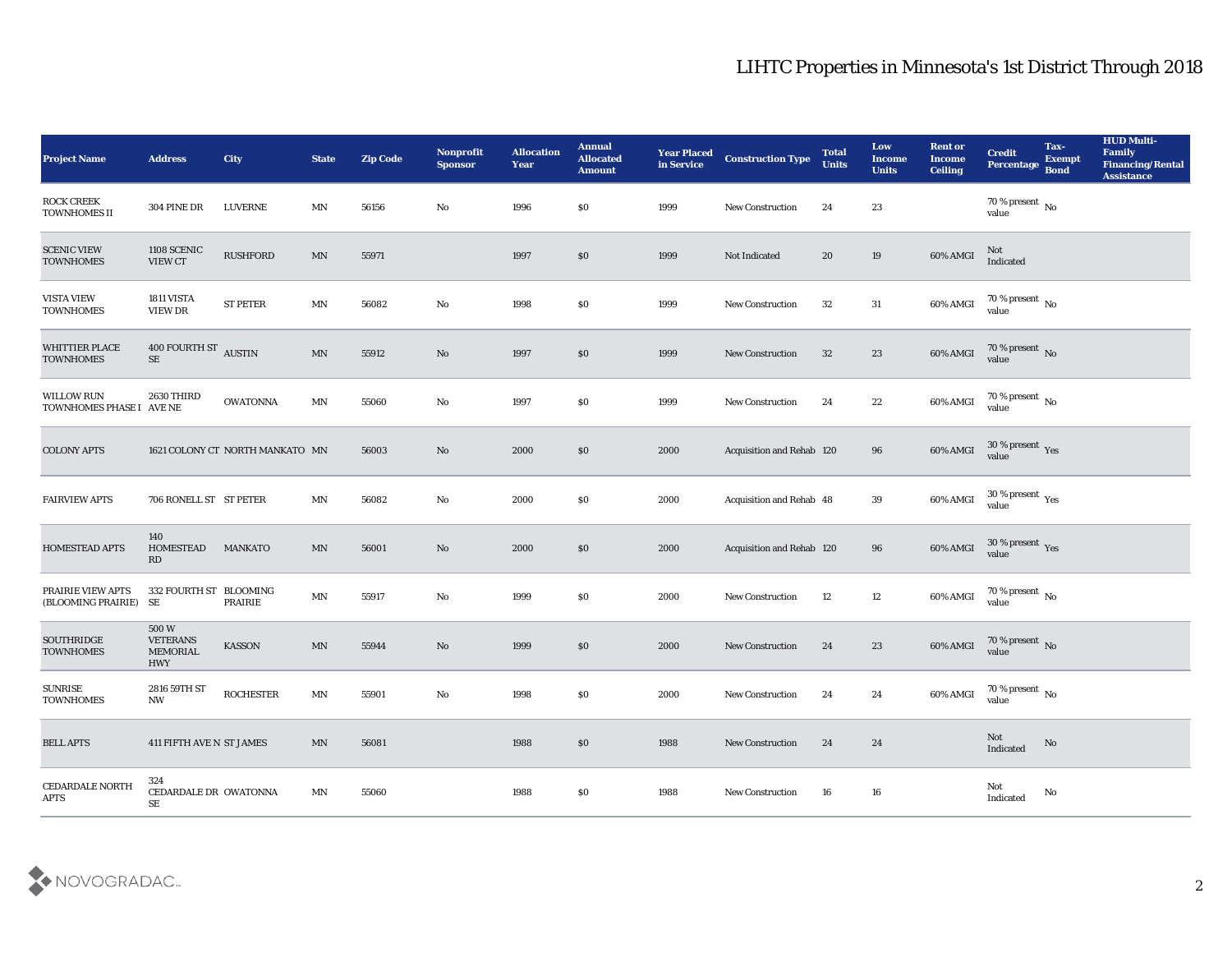| <b>Project Name</b>                                     | <b>Address</b>                           | City                       | <b>State</b>             | <b>Zip Code</b> | Nonprofit<br><b>Sponsor</b> | <b>Allocation</b><br><b>Year</b> | <b>Annual</b><br><b>Allocated</b><br><b>Amount</b> | <b>Year Placed<br/>in Service</b> | <b>Construction Type</b> | <b>Total</b><br><b>Units</b> | Low<br><b>Income</b><br><b>Units</b> | <b>Rent or</b><br><b>Income</b><br><b>Ceiling</b> | <b>Credit</b><br>Percentage Bond  | Tax-<br><b>Exempt</b>  | <b>HUD Multi-</b><br>Family<br><b>Financing/Rental</b><br><b>Assistance</b> |
|---------------------------------------------------------|------------------------------------------|----------------------------|--------------------------|-----------------|-----------------------------|----------------------------------|----------------------------------------------------|-----------------------------------|--------------------------|------------------------------|--------------------------------------|---------------------------------------------------|-----------------------------------|------------------------|-----------------------------------------------------------------------------|
| <b>CENTRAL ELDERLY</b><br><b>APTS</b>                   | 12 CENTRAL<br>$\operatorname{AVE}$ N     | FARIBAULT                  | MN                       | 55021           |                             | 1987                             | \$0                                                | 1988                              | New Construction         | 18                           | 18                                   |                                                   | Not<br>Indicated                  | $\rm No$               |                                                                             |
| <b>HALTER RIDGE</b>                                     | 118 STATE ST                             | ROLLINGSTONE               | MN                       | 55969           |                             | 1987                             | \$0                                                | 1988                              | <b>New Construction</b>  | 12                           | 12                                   |                                                   | Not<br>Indicated                  | No                     |                                                                             |
| <b>HALTER TWO</b>                                       | 907 SPRING RD FARIBAULT                  |                            | MN                       | 55021           |                             | 1987                             | \$0                                                | 1988                              | New Construction         | 18                           | 17                                   |                                                   | Not<br>Indicated                  | No                     |                                                                             |
| STATELY MANOR APTS 1535 DARLING                         |                                          | WORTHINGTON MN             |                          | 56187           |                             | 1988                             | \$0                                                | 1988                              | New Construction         | 24                           | 24                                   |                                                   | Not<br>$\operatorname{Indicated}$ | No                     |                                                                             |
| CASTLEWOOD                                              | 2169 CECILEE<br><b>ST</b>                | WORTHINGTON MN             |                          | 56187           |                             | 1989                             | \$0                                                | 1989                              | New Construction         | 24                           | 24                                   |                                                   | Not<br>Indicated                  | No                     |                                                                             |
| WHITEWATER WAY                                          | 418 WABASHA<br>AVE                       | <b>ST CHARLES</b>          | MN                       | 55972           |                             | 1989                             | \$0                                                | 1989                              | New Construction         | 24                           | 23                                   |                                                   | Not<br>$\operatorname{Indicated}$ | No                     |                                                                             |
| <b>FAIRMONT PLACE</b>                                   | 1001 PHEASANT $\,$ FAIRMONT AVE          |                            | $\ensuremath{\text{MN}}$ | 56031           |                             | 1989                             | \$0                                                | 1990                              | New Construction         | 34                           | 34                                   |                                                   | Not<br>Indicated                  | No                     |                                                                             |
| HIGHLAND VIEW APTS $^{1200}_{\rm DR}$ KINGSWAY LE SUEUR |                                          |                            | MN                       | 56058           |                             | 1989                             | \$0                                                | 1990                              | New Construction         | 24                           | 23                                   |                                                   | Not<br>Indicated                  | No                     |                                                                             |
| <b>MAPLE VIEW APTS</b>                                  | 155 S MAPLE<br>AVE                       | LE CENTER                  | $\ensuremath{\text{MN}}$ | 56057           |                             | 1989                             | \$0                                                | 1990                              | New Construction         | 24                           | 24                                   |                                                   | Not<br>Indicated                  | No                     |                                                                             |
| LANDMARK SQUARE                                         | 309 FIRST AVE<br><b>SE</b>               | <b>LONSDALE</b>            | MN                       | 55046           |                             | 1989                             | \$0                                                | 1990                              | <b>New Construction</b>  | 24                           | 23                                   |                                                   | Not<br>Indicated                  | No                     |                                                                             |
| NORTH COURT                                             | 1512 ST PAUL RD OWATONNA                 |                            | MN                       | 55060           |                             | 1988                             | \$0                                                | 1990                              | <b>New Construction</b>  | 29                           | 29                                   |                                                   | Not<br>Indicated                  | No                     |                                                                             |
| NORTHBRIDGE APTS 802 TROY RD                            |                                          | ALBERT LEA                 | MN                       | 56007           |                             | 1989                             | $\$0$                                              | 1990                              | <b>New Construction</b>  | 48                           | $\bf 48$                             |                                                   | Not<br>Indicated                  | $\mathbf{N}\mathbf{o}$ |                                                                             |
| <b>BRANDYWINE APTS</b>                                  | 1640 50TH ST<br>$\ensuremath{\text{NW}}$ | $\operatorname{ROCHESTER}$ | $\ensuremath{\text{MN}}$ | 55901           |                             | 1989                             | \$0                                                | 1991                              | <b>New Construction</b>  | 58                           | 58                                   |                                                   | Not<br>Indicated                  | No                     |                                                                             |

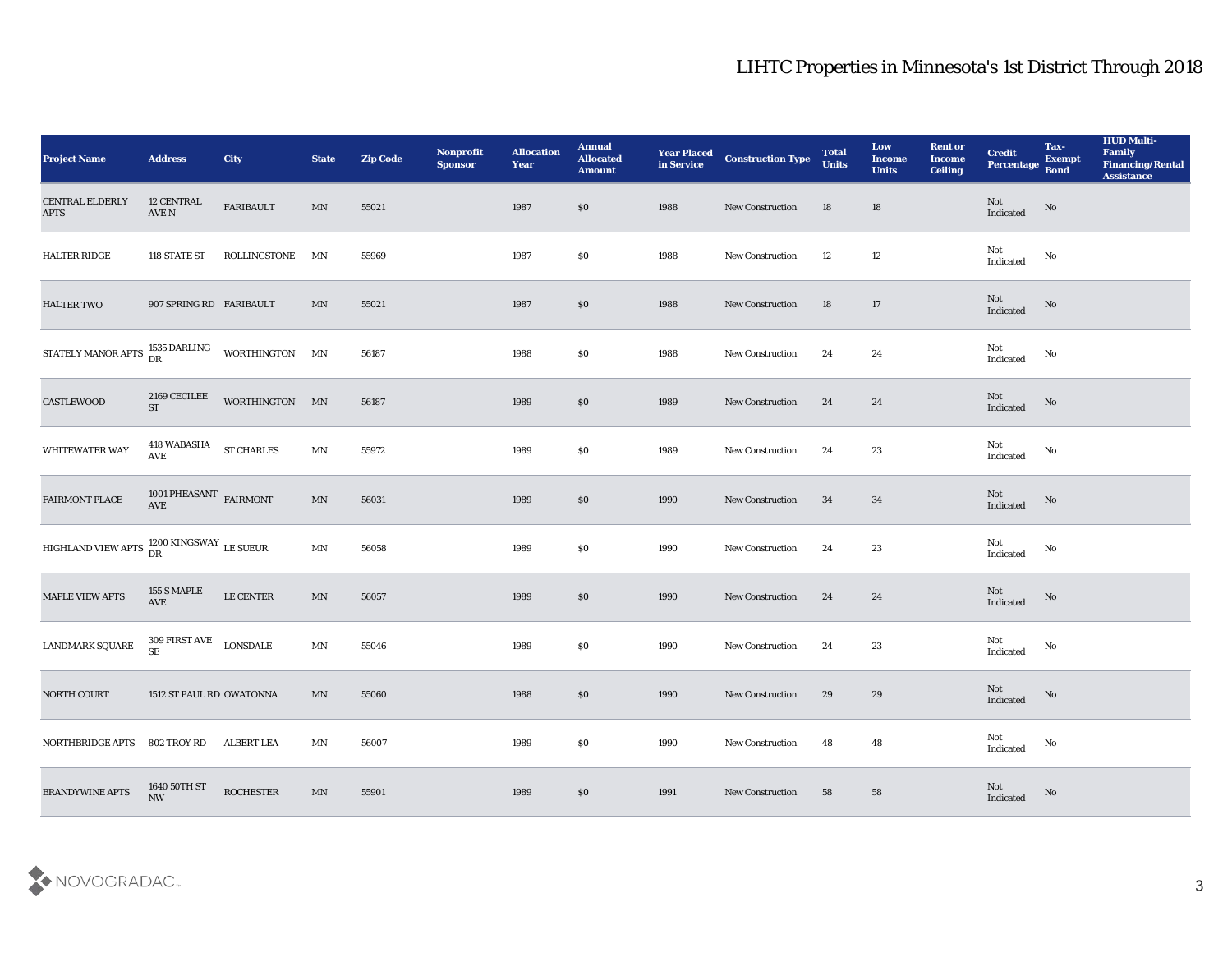| Project Name                                              | <b>Address</b>                                            | City                                                             | <b>State</b>             | <b>Zip Code</b> | Nonprofit<br><b>Sponsor</b> | <b>Allocation</b><br><b>Year</b> | <b>Annual</b><br><b>Allocated</b><br><b>Amount</b> | <b>Year Placed<br/>in Service</b> | <b>Construction Type</b> | <b>Total</b><br><b>Units</b> | Low<br><b>Income</b><br><b>Units</b> | <b>Rent or</b><br><b>Income</b><br><b>Ceiling</b> | <b>Credit</b><br>Percentage    | Tax-<br><b>Exempt</b><br><b>Bond</b> | <b>HUD Multi-</b><br>Family<br><b>Financing/Rental</b><br><b>Assistance</b> |
|-----------------------------------------------------------|-----------------------------------------------------------|------------------------------------------------------------------|--------------------------|-----------------|-----------------------------|----------------------------------|----------------------------------------------------|-----------------------------------|--------------------------|------------------------------|--------------------------------------|---------------------------------------------------|--------------------------------|--------------------------------------|-----------------------------------------------------------------------------|
| <b>ALTURA APTS</b>                                        | $47$ GRANDVIEW $\;$ ALTURA DR NW                          |                                                                  | MN                       | 55910           |                             | 1992                             | $\$0$                                              | 1992                              | Not Indicated            | 10                           | 10                                   | 50% AMGI                                          | Not<br>Indicated               | No                                   |                                                                             |
| RIVERFRONT COURTS RIVERFRONT                              | 115 S<br>DR                                               | <b>MANKATO</b>                                                   | MN                       | 56001           |                             | 1991                             | \$0                                                | 1992                              | Not Indicated            | 33                           | 33                                   | 60% AMGI                                          | Not<br>Indicated               | $\mathbf{N}\mathbf{o}$               |                                                                             |
| <b>SUNSHINE APTS</b>                                      | SE                                                        | 107 SECOND ST MORRISTOWN                                         | MN                       | 55052           |                             | 1991                             | \$0                                                | 1992                              | New Construction         | 14                           | 14                                   | 60% AMGI                                          | Not<br>Indicated               | No                                   |                                                                             |
| BRANDYWINE APTS                                           | 1701 48TH ST<br><b>NW</b>                                 | <b>ROCHESTER</b>                                                 | MN                       | 55901           |                             | 1990                             | $\boldsymbol{\mathsf{S}}\boldsymbol{\mathsf{O}}$   | 1993                              | <b>New Construction</b>  | 15                           | 15                                   |                                                   | Not<br>Indicated               | No                                   |                                                                             |
| BRANDYWINE APTS III $_{\rm NW}^{4608}$ 18TH AVE ROCHESTER |                                                           |                                                                  | MN                       | 55901           |                             | 1991                             | \$0                                                | 1993                              | <b>New Construction</b>  | 28                           | 27                                   |                                                   | Not<br>Indicated               | No                                   |                                                                             |
| BRIDGE COURT APTS                                         | 614 W BRIDGE<br>ST                                        | <b>OWATONNA</b>                                                  | MN                       | 55060           |                             | 1991                             | $\$0$                                              | 1993                              | New Construction         | 72                           | 70                                   |                                                   | Not<br>Indicated               | No                                   |                                                                             |
| PARK AVENUE APTS<br>(FARIBAULT)                           | 2426 PARK AVE $$\tt FARIBAULT$$<br>$\mathbf{N}\mathbf{W}$ |                                                                  | MN                       | 55021           |                             | 1992                             | \$0                                                | 1993                              | <b>New Construction</b>  | 30                           | 30                                   | 60% AMGI                                          | Not<br>Indicated               | No                                   |                                                                             |
| PARK CENTRAL APTS                                         | 521 FOURTH<br><b>AVE NW</b>                               | FARIBAULT                                                        | $\ensuremath{\text{MN}}$ | 55021           |                             | 1992                             | \$0                                                | 1993                              | New Construction         | 24                           | 24                                   | 60% AMGI                                          | Not<br>Indicated               | No                                   |                                                                             |
| SPRING COURT APTS                                         | 927 SPRING RD FARIBAULT                                   |                                                                  | MN                       | 55021           |                             | 1992                             | \$0                                                | 1993                              | <b>New Construction</b>  | 24                           | 24                                   | $60\%$ AMGI                                       | Not<br>Indicated               | No                                   |                                                                             |
| <b>SUNSHINE APTS</b>                                      |                                                           | 1620 CLARY ST WORTHINGTON MN                                     |                          | 56187           |                             | 1991                             | \$0                                                | 1993                              | <b>New Construction</b>  | 47                           | 46                                   | 60% AMGI                                          | Not<br>Indicated               | No                                   |                                                                             |
| VILLAGE GREEN APTS                                        | 810 CONLIFFE<br>AVE SW                                    | <b>FARIBAULT</b>                                                 | MN                       | 55021           |                             | 1991                             | \$0                                                | 1993                              | <b>New Construction</b>  | 36                           | 36                                   |                                                   | Not<br>Indicated               | No                                   |                                                                             |
| <b>COTTAGES OF</b><br><b>STEWARTVILLE</b>                 |                                                           | 1850 FIRST AVE ${\large\bf STEWARTVILLE}\quad {\large\bf MN}$ NE |                          | 55976           |                             | 1993                             | $\$0$                                              | 1995                              | <b>New Construction</b>  | 60                           | 60                                   |                                                   | $70\,\%$ present $\,$ No value |                                      |                                                                             |
| <b>GERMAN HEIGHTS</b><br><b>TOWNHOMES</b>                 | 1518 S GERMAN $\,$ NEW ULM $\,$<br>${\cal S}{\cal T}$     |                                                                  | $\ensuremath{\text{MN}}$ | 56073           |                             | 1994                             | $\$0$                                              | 1995                              | New Construction         | 37                           | 37                                   |                                                   | $70$ % present $_{\rm{No}}$    |                                      |                                                                             |

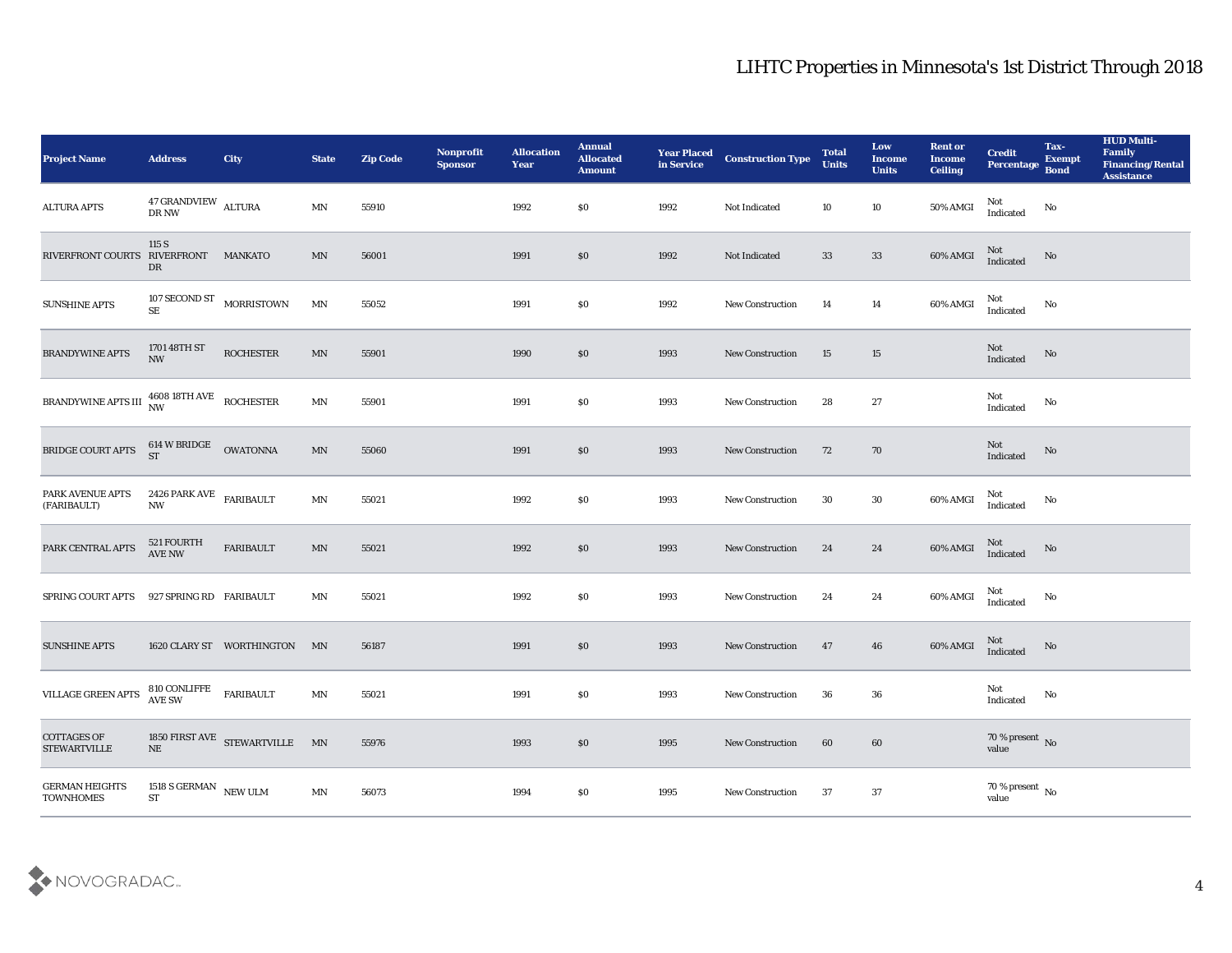| <b>Project Name</b>                         | <b>Address</b>                                   | <b>City</b>                                                   | <b>State</b>             | <b>Zip Code</b> | <b>Nonprofit</b><br><b>Sponsor</b> | <b>Allocation</b><br><b>Year</b> | <b>Annual</b><br><b>Allocated</b><br><b>Amount</b> | <b>Year Placed<br/>in Service</b> | <b>Construction Type</b>  | <b>Total</b><br><b>Units</b> | Low<br><b>Income</b><br><b>Units</b> | <b>Rent or</b><br><b>Income</b><br><b>Ceiling</b> | <b>Credit</b><br>Percentage                 | Tax-<br><b>Exempt</b><br><b>Bond</b> | <b>HUD Multi-</b><br>Family<br><b>Financing/Rental</b><br><b>Assistance</b> |
|---------------------------------------------|--------------------------------------------------|---------------------------------------------------------------|--------------------------|-----------------|------------------------------------|----------------------------------|----------------------------------------------------|-----------------------------------|---------------------------|------------------------------|--------------------------------------|---------------------------------------------------|---------------------------------------------|--------------------------------------|-----------------------------------------------------------------------------|
| PLEASANT VALLEY<br><b>VILLAGE</b>           | <b>60A LINKS LN WINONA</b>                       |                                                               | MN                       | 55987           |                                    | 1993                             | \$0                                                | 1995                              | New Construction          | 46                           | 46                                   | 60% AMGI                                          | 70 % present No<br>value                    |                                      |                                                                             |
| <b>WINHAVEN APTS</b>                        | 104 MAIN ST                                      | <b>WINONA</b>                                                 | MN                       | 55987           |                                    | 1994                             | $\$0$                                              | 1995                              | Acquisition and Rehab 118 |                              | 118                                  | 60% AMGI                                          | 30 % present $\gamma_{\rm es}$<br>value     |                                      |                                                                             |
| <b>BANDEL HILLS</b><br><b>TOWNHOMES</b>     | 5920 BANDEL<br><b>RD NW</b>                      | <b>ROCHESTER</b>                                              | MN                       | 55901           |                                    | 1994                             | \$0                                                | 1996                              | <b>New Construction</b>   | 25                           | 25                                   | 60% AMGI                                          | $70\,\%$ present $\,$ No value              |                                      |                                                                             |
| <b>GRAY GABLES APTS</b>                     | 1912 BRIDGE<br>AVE                               | <b>ALBERT LEA</b>                                             | MN                       | 56007           |                                    | 1994                             | $\$0$                                              | 1996                              | <b>New Construction</b>   | 48                           | 44                                   | 60% AMGI                                          | $70\,\% \,present \over value$              |                                      |                                                                             |
| <b>MEADOWVIEW</b><br><b>TOWNHOMES</b>       | $320$ SIXTH AVE $\,$ SLEEPY EYE<br>$\rm SE$      |                                                               | MN                       | 56085           |                                    | 1994                             | $\$0$                                              | 1996                              | <b>New Construction</b>   | 24                           | 24                                   | 60% AMGI                                          | $70\,\%$ present $\,$ No value              |                                      |                                                                             |
| NORTHWAY ESTATES                            |                                                  | 1765 $\rm{NORTHWAY\,DR} \rm{\quad NORTH\,MANKATO\  \  \, MN}$ |                          | 56003           |                                    | 1995                             | $\$0$                                              | 1996                              | New Construction          | 17                           | $13\,$                               | 60% AMGI                                          | 70 % present No<br>value                    |                                      |                                                                             |
| <b>RIVER VIEW ESTATES</b>                   | 2412 N<br>BROADWAY ST NEW ULM                    |                                                               | MN                       | 56073           |                                    | 1995                             | \$0                                                | 1996                              | <b>New Construction</b>   | 24                           | 19                                   | 60% AMGI                                          | $70\,\%$ present $\,$ No value              |                                      |                                                                             |
| <b>VALLEYHIGH APTS</b>                      | 2350<br>VALLEYHIGH<br>DR NW                      | <b>ROCHESTER</b>                                              | MN                       | 55901           | $\mathbf {No}$                     | 1999                             | \$0\$                                              | 2000                              | <b>New Construction</b>   | 24                           | 24                                   | 60% AMGI                                          | $70\,\%$ present $\,$ No value              |                                      |                                                                             |
| <b>CHARTER OAKS</b>                         | 301 12TH ST NW WASECA                            |                                                               | MN                       | 56093           | No                                 | 2000                             | \$0                                                | 2001                              | <b>New Construction</b>   | 33                           | 33                                   | 60% AMGI                                          | $70$ % present $\,$ No value                |                                      |                                                                             |
| <b>DOUGLAS TRAIL</b><br><b>TOWNHOMES</b>    | 5041<br><b>WEATHERSTON ROCHESTER</b><br>E CIR NW |                                                               | MN                       | 55901           | No                                 | 2000                             | $\$0$                                              | 2001                              | New Construction          | 100                          | 99                                   | 60% AMGI                                          | <b>Both 30%</b><br>and 70%<br>present value | Yes                                  |                                                                             |
| GEORGETOWN HOMES GEORGETOWNE ROCHESTER      | 2670<br>PL NW                                    |                                                               | MN                       | 55901           | No                                 | 2000                             | $\$0$                                              | 2001                              | <b>New Construction</b>   | 100                          | 49                                   | 60% AMGI                                          | $70\,\%$ present $\,$ No value              |                                      |                                                                             |
| PARKSIDE<br><b>TOWNHOMES</b><br>(ROCHESTER) | 1025<br>PEREGRINE DR ROCHESTER<br>SE             |                                                               | MN                       | 55904           | Yes                                | 2001                             | \$0                                                | 2001                              | New Construction          | 24                           | 23                                   | 60% AMGI                                          | $70\,\%$ present $\,$ No value              |                                      |                                                                             |
| PICKEREL PARK                               | 1825 W NINTH<br><b>ST</b>                        | <b>ALBERT LEA</b>                                             | $\ensuremath{\text{MN}}$ | 56007           | $\rm\thinspace No$                 | 1999                             | $\$0$                                              | 2001                              | New Construction          | ${\bf 24}$                   |                                      | 23 60% AMGI                                       | 70 % present $\,$ No $\,$<br>value          |                                      |                                                                             |

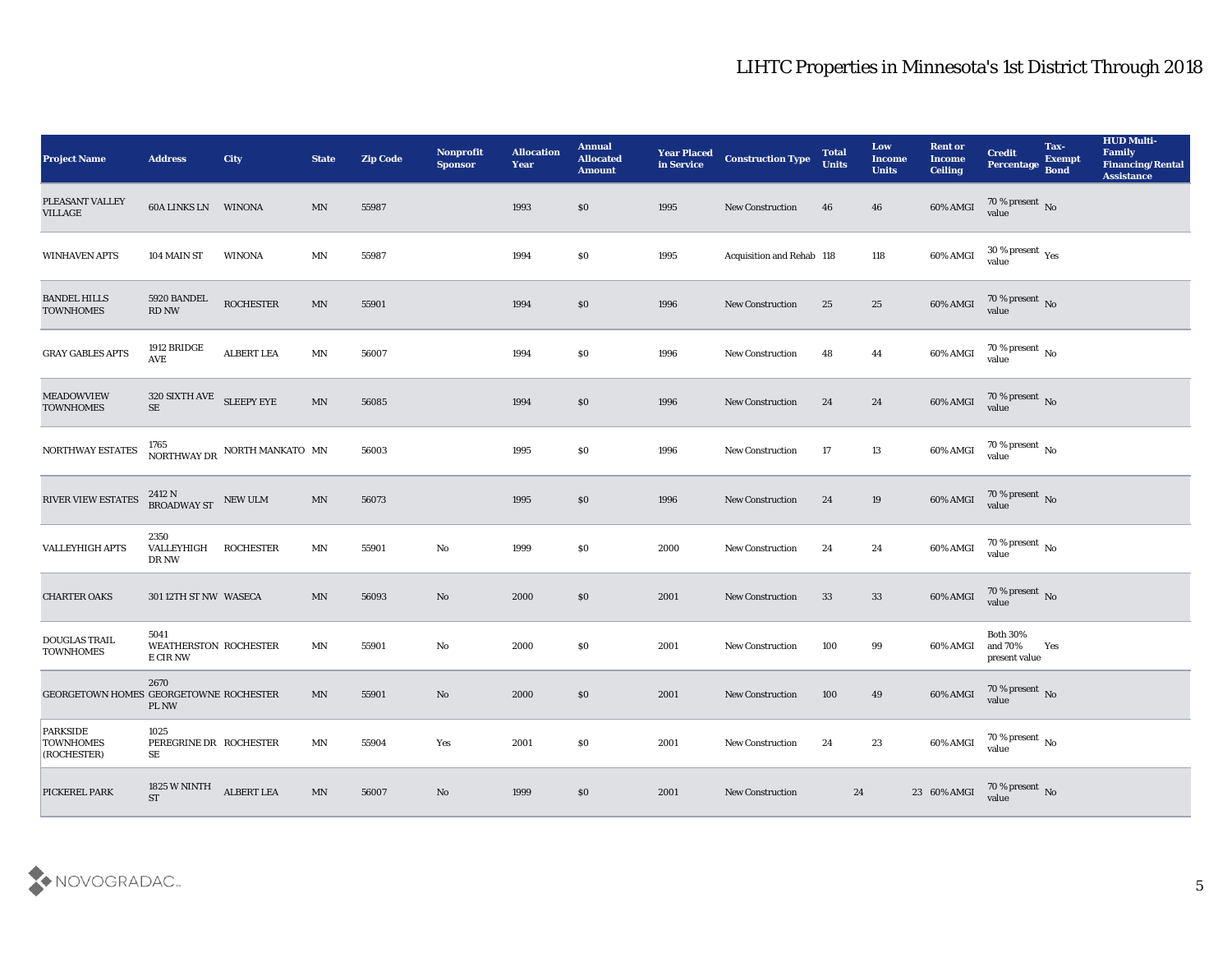| <b>Project Name</b>                                                                                                                                                       | <b>Address</b>                                    | <b>City</b>      | <b>State</b>             | <b>Zip Code</b> | Nonprofit<br><b>Sponsor</b> | <b>Allocation</b><br><b>Year</b> | <b>Annual</b><br><b>Allocated</b><br><b>Amount</b> | <b>Year Placed</b><br>in Service | <b>Construction Type</b>  | <b>Total</b><br><b>Units</b> | Low<br><b>Income</b><br><b>Units</b> | <b>Rent or</b><br><b>Income</b><br><b>Ceiling</b> | <b>Credit</b><br>Percentage                           | Tax-<br><b>Exempt</b><br><b>Bond</b> | <b>HUD Multi-</b><br>Family<br><b>Financing/Rental</b><br><b>Assistance</b> |
|---------------------------------------------------------------------------------------------------------------------------------------------------------------------------|---------------------------------------------------|------------------|--------------------------|-----------------|-----------------------------|----------------------------------|----------------------------------------------------|----------------------------------|---------------------------|------------------------------|--------------------------------------|---------------------------------------------------|-------------------------------------------------------|--------------------------------------|-----------------------------------------------------------------------------|
| <b>CEDARDALE PLACE</b>                                                                                                                                                    | 2211 HARTLE<br>$\operatorname{AVE}$               | <b>OWATONNA</b>  | MN                       | 55060           | No                          | 2002                             | $\$0$                                              | 2002                             | New Construction          | 98                           | 96                                   | 60% AMGI                                          | $30\,\%$ present $\,$ Yes value                       |                                      |                                                                             |
| MURPHY'S CREEK TOW NW                                                                                                                                                     |                                                   | <b>AUSTIN</b>    | $\ensuremath{\text{MN}}$ |                 | No                          | 2001                             | $\$0$                                              | 2002                             | <b>New Construction</b>   | 88                           | 38                                   | 60% AMGI                                          | $70\,\%$ present $\,$ No value                        |                                      |                                                                             |
| <b>SUMMIT ON SECOND</b>                                                                                                                                                   | 1301 SECOND ST WASECA<br>$\ensuremath{\text{NW}}$ |                  | $\mathbf{M} \mathbf{N}$  | 56093           | $\rm\thinspace No$          | 2001                             | \$0\$                                              | 2002                             | Acquisition and Rehab 48  |                              | 47                                   | 60% AMGI                                          | <b>Both 30%</b><br>and 70%<br>present value           | No                                   |                                                                             |
| EASTRIDGE ESTATES 2001 17TH ST SE ROCHESTER                                                                                                                               |                                                   |                  | MN                       | 55904           | No                          | 2003                             | \$189,535                                          | 2003                             | Acquisition and Rehab 126 |                              | 126                                  | 60% AMGI                                          | $30\,\%$ present $\,\mathrm{Yes}$ value               |                                      |                                                                             |
| ROLLING RIDGE<br><b>TOWNHOMES</b>                                                                                                                                         | 845 ROLLING<br>RIDGE AVE SE                       | <b>ROCHESTER</b> | MN                       | 55904           | $\rm\thinspace No$          | 2002                             | \$0\$                                              | 2003                             | <b>New Construction</b>   | 35                           | 35                                   | 60% AMGI                                          | $70\,\%$ present $\,$ No value                        |                                      |                                                                             |
| <b>DUBLIN ROAD</b><br><b>TOWNHOMES</b>                                                                                                                                    | 200 DUBLIN CT MANKATO                             |                  | MN                       | 56001           | No                          | 2003                             | $\$0$                                              | 2004                             | <b>New Construction</b>   | 40                           | 31                                   | 60% AMGI                                          | $70\,\%$ present $\,$ No value                        |                                      |                                                                             |
| <b>WILLOW RUN</b><br><b>TOWNHOMES PHASE</b><br>П                                                                                                                          | 2760 THIRD<br>AVE NE                              | <b>OWATONNA</b>  | MN                       | 55060           |                             | 2003                             | \$0\$                                              | 2004                             | Not Indicated             | 32                           | 28                                   | 60% AMGI                                          | Not<br>Indicated                                      |                                      |                                                                             |
| <b>WASHINGTON</b><br>CROSSING                                                                                                                                             | 166 W<br><b>BROADWAY ST</b>                       | <b>WINONA</b>    | $\ensuremath{\text{MN}}$ | 55987           |                             | 2002                             | \$0\$                                              | 2004                             | Not Indicated             | 61                           | 46                                   | 60% AMGI                                          | Not<br>Indicated                                      |                                      |                                                                             |
| CENTRAL SQUARE<br><b>APTS</b>                                                                                                                                             | 301 S<br>WASHINGTON ST PETER<br>AVE               |                  | $\mathbf{M} \mathbf{N}$  | 56082           | Yes                         | 2004                             | \$0\$                                              | 2005                             | <b>New Construction</b>   | 55                           | 42                                   | 60% AMGI                                          | $70\,\%$ present $\,$ No value                        |                                      |                                                                             |
| <b>GEORGETOWNE</b><br><b>SQUARE TOWNHOMES</b>                                                                                                                             | 2615<br>GEORGETOWNE ROCHESTER<br>PL NW            |                  | MN                       | 55901           | No                          | 2004                             | \$275,444                                          | 2005                             | <b>New Construction</b>   | 32                           | 32                                   |                                                   | $70\,\%$ present $\,$ No value                        |                                      |                                                                             |
| $\begin{tabular}{ l l } \hline LEA \textbf{CENTER ESTATES} & \begin{tabular}{c} 139 \textbf{ E WILLIAM} \\ \textbf{ST} \end{tabular} & \textbf{ALEERT LEA} \end{tabular}$ |                                                   |                  | $\mathbf{M} \mathbf{N}$  | 56007           | No                          | 2004                             | \$0\$                                              | 2005                             | Acquisition and Rehab 37  |                              | 37                                   |                                                   | $70\,\%$ present $\overline{\phantom{1}}$ No<br>value |                                      |                                                                             |
| <b>ST MICHAEL'S</b><br><b>HOUSING</b>                                                                                                                                     | 500 N STATE ST NEW ULM                            |                  | $\text{MN}$              | 56073           | $\mathbf {No}$              | 2005                             | \$67,955                                           | 2005                             | Acquisition and Rehab 30  |                              | 30                                   | 60% AMGI                                          | $30\,\%$ present $\,$ Yes value                       |                                      |                                                                             |
| TRAILSIDE APTS &<br><b>TOWNHOMES</b>                                                                                                                                      | 210 E FRONT ST ALBERT LEA                         |                  | MN                       | 56007           | $\mathbf{Yes}$              | 2006                             | \$493,359                                          | 2006                             | Acquisition and Rehab 110 |                              | 108                                  | 60% AMGI                                          | 30 % present $\,$ No $\,$<br>value                    |                                      |                                                                             |

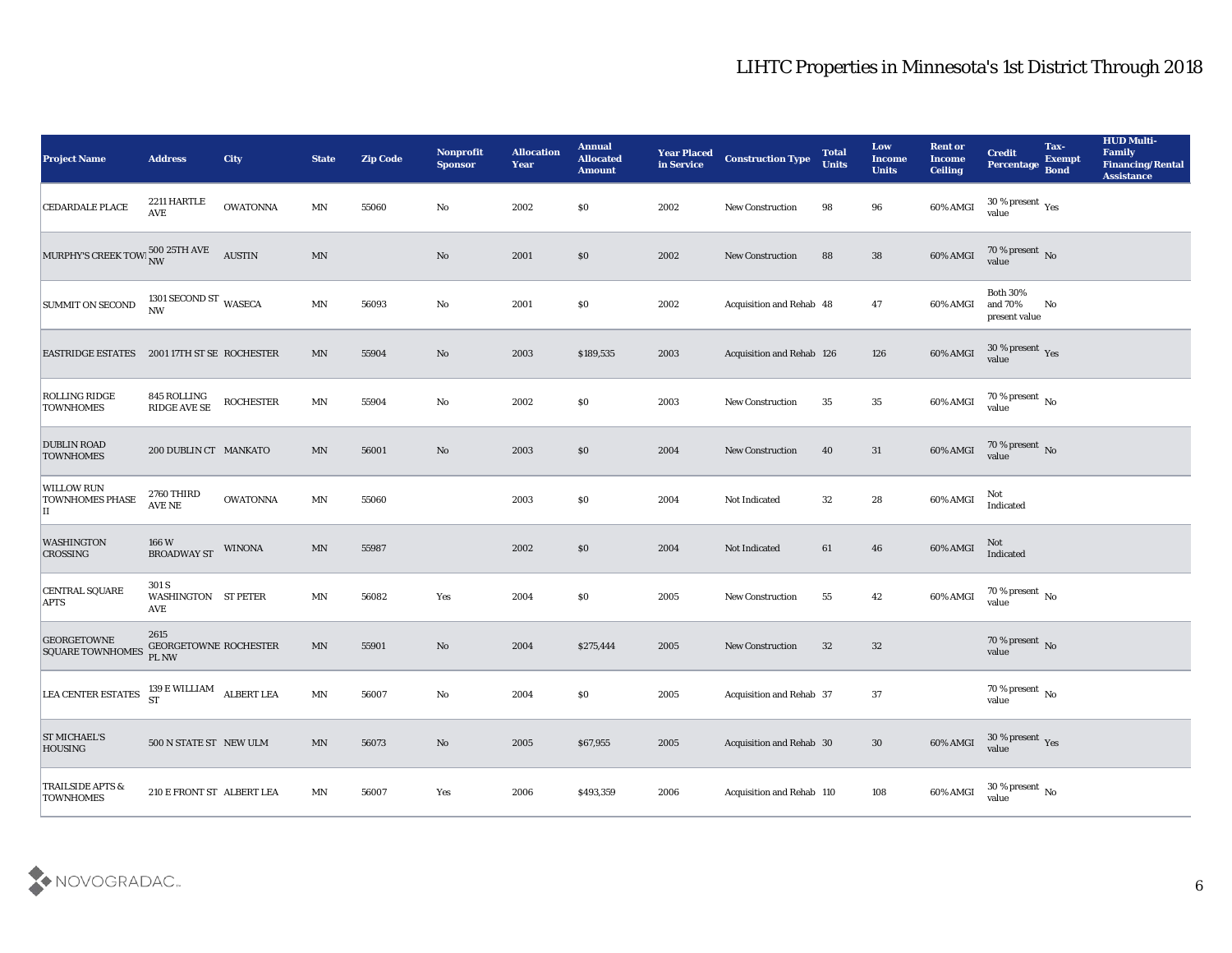| <b>Project Name</b>                         | <b>Address</b>                                | <b>City</b>      | <b>State</b>             | <b>Zip Code</b> | Nonprofit<br><b>Sponsor</b> | <b>Allocation</b><br><b>Year</b> | <b>Annual</b><br><b>Allocated</b><br><b>Amount</b> | <b>Year Placed</b><br>in Service | <b>Construction Type</b>                                                           | <b>Total</b><br><b>Units</b> | Low<br><b>Income</b><br><b>Units</b> | <b>Rent or</b><br><b>Income</b><br><b>Ceiling</b> | <b>Credit</b><br>Percentage                 | Tax-<br><b>Exempt</b><br><b>Bond</b> | <b>HUD Multi-</b><br>Family<br>Financing/Rental<br><b>Assistance</b> |
|---------------------------------------------|-----------------------------------------------|------------------|--------------------------|-----------------|-----------------------------|----------------------------------|----------------------------------------------------|----------------------------------|------------------------------------------------------------------------------------|------------------------------|--------------------------------------|---------------------------------------------------|---------------------------------------------|--------------------------------------|----------------------------------------------------------------------|
| CHERRY RIDGE APTS                           | 101 GLENWOOD $\,$ MANKATO AVE                 |                  | $\mbox{MN}$              | 56001           | Yes                         | 2007                             | \$208,620                                          | 2007                             | Acquisition and Rehab 83                                                           |                              | 63                                   | 60% AMGI                                          | <b>Both 30%</b><br>and 70%<br>present value | No                                   |                                                                      |
| <b>FAIRMONT SQUARE</b><br><b>APTS</b>       | 1205 VICTORIA<br><b>ST</b>                    | <b>FAIRMONT</b>  | MN                       | 56031           | No                          | 2004                             | \$18,613                                           | 2007                             | Acquisition and Rehab 64                                                           |                              | 35                                   | 60% AMGI                                          | $30\,\%$ present $\,$ Yes value             |                                      |                                                                      |
| <b>VILLAGE ON 3RD</b>                       | 510 THIRD AVE ROCHESTER<br>$\rm SE$           |                  | MN                       | 55904           | No                          | 2007                             | \$780,000                                          | 2007                             | <b>New Construction</b>                                                            | 66                           | 66                                   | 50% AMGI                                          | $70\,\%$ present $\,$ No value              |                                      |                                                                      |
| <b>CASTLEVIEW APTS</b>                      | 120 BROADWAY ROCHESTER<br>AVE N               |                  | MN                       | 55906           |                             | 2006                             | $\$0$                                              | 2008                             | Not Indicated                                                                      | 32                           | 32                                   | 60% AMGI                                          | Not<br>Indicated                            |                                      |                                                                      |
| <b>WASHINGTON</b><br><b>VILLAGE</b>         | <b>910 11TH AVE</b><br>$\mathbf{N}\mathbf{W}$ | <b>ROCHESTER</b> | MN                       | 55901           | No                          | 2008                             | \$819,357                                          | 2009                             | <b>New Construction</b>                                                            | 67                           | 67                                   | 60% AMGI                                          | $70\,\%$ present $\,$ No value              |                                      |                                                                      |
| NEW CASTLE<br><b>TOWNHOMES</b>              | 2219 CECILEE<br><b>ST</b>                     | WORTHINGTON      | MN                       | 56187           | Yes                         | 2009                             | \$548,192                                          | 2011                             | New Construction                                                                   | 30                           | 30                                   | 50% AMGI                                          | $70\,\%$ present $\,$ No value              |                                      |                                                                      |
| <b>BRECKENRIDGE</b><br><b>TOWNHOMES</b>     | 134<br>BRECKENRIDGE EAGLE LAKE<br><b>PATH</b> |                  | MN                       | 56024           |                             | 2009                             | $\$0$                                              | 2011                             | Not Indicated                                                                      | 18                           | 18                                   | 60% AMGI                                          | Not<br>Indicated                            |                                      |                                                                      |
| <b>CASCADE CREEK APTS</b>                   | 421 SIXTH AVE ROCHESTER<br><b>NW</b>          |                  | MN                       | 55901           |                             | 2010                             | \$0\$                                              | 2012                             | Not Indicated                                                                      | 40                           | 40                                   | 60% AMGI                                          | Not<br>Indicated                            |                                      |                                                                      |
| <b>ESSEX PLACE APTS</b>                     | 1023 41ST ST<br>$\mathbf{N}\mathbf{W}$        | <b>ROCHESTER</b> | MN                       | 55901           | No                          | 2012                             | \$611,815                                          | 2012                             | Both New Construction 144<br>and $\ensuremath{\mathrm{A}}/\ensuremath{\mathrm{R}}$ |                              | 144                                  | 60% AMGI                                          | $30\,\%$ present $\,$ Yes value             |                                      | No                                                                   |
| <b>WASHINGTON</b><br><b>VILLAGE EAST</b>    | 970 11TH AVE<br>$\mathbf{N}\mathbf{W}$        | <b>ROCHESTER</b> | $\mathbf{M} \mathbf{N}$  | 55901           | No                          | 2012                             | \$779,156                                          | 2012                             | <b>New Construction</b>                                                            | 47                           | 47                                   | 60% AMGI                                          | $70\,\%$ present $\,$ No value              |                                      | No                                                                   |
| <b>SIBLEY PARK APTS</b>                     | 410 SIBLEY<br><b>PKWY</b>                     | <b>MANKATO</b>   | MN                       | 56001           | Yes                         | 2011                             | \$1,000,000                                        | 2012                             | <b>New Construction</b>                                                            | 60                           | 53                                   | 60% AMGI                                          | 70 % present No<br>value                    |                                      | No                                                                   |
| <b>BREMERTON</b>                            | 300 27TH ST SW AUSTIN                         |                  | MN                       | 55912           | $\mathbf {No}$              | 2011                             | \$541,787                                          | 2012                             | Acquisition and Rehab 60                                                           |                              | 60                                   | 60% AMGI                                          | <b>Both 30%</b><br>and 70%<br>present value | No                                   | $\mathbf{N}\mathbf{o}$                                               |
| <b>CENTRAL TOWERS -</b><br><b>ROCHESTER</b> | 200 FIRST AVE<br>$\ensuremath{\text{NW}}$     | <b>ROCHESTER</b> | $\ensuremath{\text{MN}}$ | 55901           | $\mathbf {No}$              | 2011                             | \$779,149                                          | 2012                             | Acquisition and Rehab 105                                                          |                              | 105                                  | 60% AMGI                                          | <b>Both 30%</b><br>and 70%<br>present value | No                                   | No                                                                   |

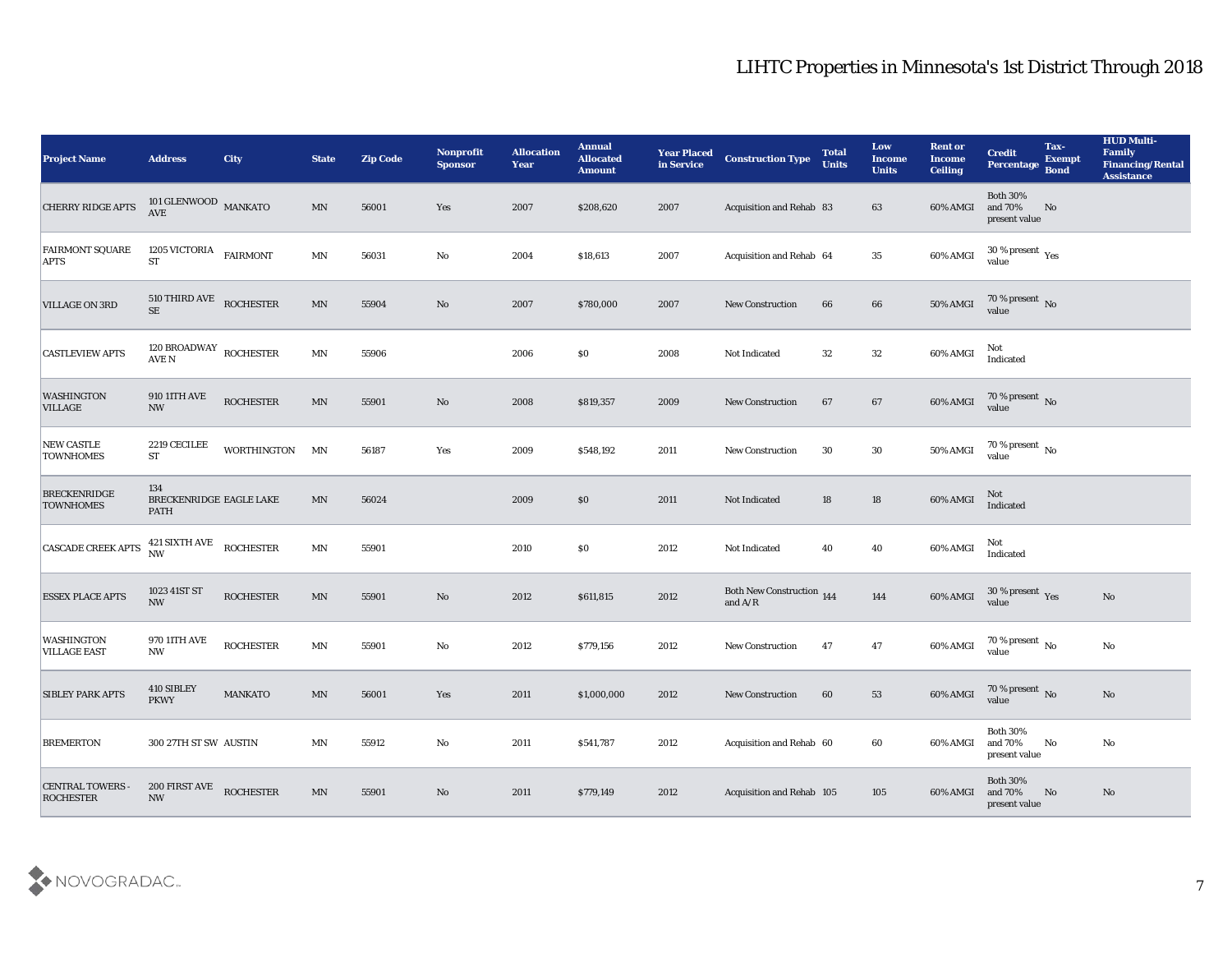| <b>Project Name</b>                           | <b>Address</b>                                        | City               | <b>State</b>               | <b>Zip Code</b> | Nonprofit<br><b>Sponsor</b> | <b>Allocation</b><br><b>Year</b> | <b>Annual</b><br><b>Allocated</b><br><b>Amount</b> | <b>Year Placed</b><br>in Service | <b>Construction Type</b>  | <b>Total</b><br><b>Units</b> | Low<br><b>Income</b><br><b>Units</b> | <b>Rent or</b><br><b>Income</b><br><b>Ceiling</b> | <b>Credit</b><br>Percentage Bond                     | Tax-<br><b>Exempt</b> | <b>HUD Multi-</b><br>Family<br><b>Financing/Rental</b><br><b>Assistance</b> |
|-----------------------------------------------|-------------------------------------------------------|--------------------|----------------------------|-----------------|-----------------------------|----------------------------------|----------------------------------------------------|----------------------------------|---------------------------|------------------------------|--------------------------------------|---------------------------------------------------|------------------------------------------------------|-----------------------|-----------------------------------------------------------------------------|
| THE SQUARE ON 31ST                            | 310 31ST<br>STREET NE                                 | <b>ROCHESTER</b>   | MN                         | 55906           | No                          | 2012                             | \$290,988                                          | 2012                             | Acquisition and Rehab 104 |                              | 104                                  | 60% AMGI                                          | <b>Both 30%</b><br>and 70%<br>present value          | Yes                   | No                                                                          |
| NOBLES SQUARE APTS 2175 NOBLES ST WORTHINGTON |                                                       |                    | MN                         | 56187           | Yes                         | 2012                             | \$295,089                                          | 2013                             | Acquisition and Rehab 48  |                              | 37                                   | 60% AMGI                                          | <b>Both 30%</b><br>and 70%<br>present value          | No                    | No                                                                          |
| <b>ROCHESTER SENIOR</b><br><b>APARTMENTS</b>  | 1081 FELTY<br><b>AVENUE SE</b>                        | <b>ROCHESTER</b>   | $\mathbf{M} \mathbf{N}$    | 55904           | No                          | 2013                             | \$791,525                                          | 2013                             | <b>New Construction</b>   | 40                           | 40                                   | 60% AMGI                                          | 30 % present $\rm\thinspace\gamma_{\rm es}$<br>value |                       | Yes                                                                         |
| <b>EASTPORT</b><br><b>APARTMENTS</b>          | 101 EASTPORT<br><b>DRIVE</b>                          | <b>MANKATO</b>     | MN                         | 56001           |                             | 2013                             | $\$0$                                              | 2014                             | Not Indicated             | 78                           | 78                                   | 60% AMGI                                          | Not<br>Indicated                                     |                       | Yes                                                                         |
| <b>GUS JOHNSON PLAZA</b>                      | $413$ NORTH $4 \mathrm{TH}$ $_{\, \mathrm{MANKATO}}$  |                    | MN                         | 56001           | Yes                         | 2014                             | \$340,515                                          | 2014                             | Acquisition and Rehab 108 |                              | 108                                  | 60% AMGI                                          | 30 % present $\gamma_{\rm es}$<br>value              |                       | Yes                                                                         |
| <b>PRAIREWOOD</b><br><b>TOWNHOMES</b>         | 1511<br>DEERWOOD LN                                   | FARIBAULT          | MN                         | 55021           | Yes                         | 2013                             | \$636,773                                          | 2014                             | <b>New Construction</b>   | 30                           | 30                                   | 60% AMGI                                          | $70\,\%$ present $\,$ No value                       |                       | No                                                                          |
| <b>PARK ROW CROSSING</b>                      | 621 PARK ROW ST PETER                                 |                    | MN                         | 56082           | Yes                         | 2013                             | \$652,686                                          | 2014                             | New Construction          | 40                           | 39                                   | 60% AMGI                                          | $70\,\%$ present $\,$ No value                       |                       | No                                                                          |
| <b>ASHLAND PLACE</b>                          | 1990 ASHLAND<br><b>DRIVE NW</b>                       | <b>ROCHESTER</b>   | MN                         | 55901           | No                          | Insufficient<br>Data             | \$808,842                                          | 2015                             | <b>New Construction</b>   | 49                           | 49                                   |                                                   | 70 % present<br>value                                |                       | No                                                                          |
| <b>MORNINGSIDE</b><br><b>TERRACE</b>          | <b>1116 SUGAR</b><br><b>LOAF ROAD</b>                 | <b>WINONA</b>      | MN                         | 55987           | No                          | Insufficient<br>Data             | \$453,863                                          | 2015                             | Acquisition and Rehab 54  |                              | 54                                   |                                                   | <b>Both 30%</b><br>and 70%<br>present value          |                       | No                                                                          |
| <b>VISTA VIEW</b><br><b>TOWNHOMES II</b>      | 1800, 1801, 1850,<br>1851, VISTA<br><b>VIEW DRIVE</b> | <b>SAINT PETER</b> | MN                         | 56082           | No                          | 2015                             | \$66,468                                           | 2016                             | Acquisition and Rehab 32  |                              | 31                                   | 60% AMGI                                          | $30\,\%$ present $\,$ Yes value                      |                       | No                                                                          |
| <b>GAGE EAST</b>                              | 920 40TH<br><b>STREET NW</b>                          | <b>ROCHESTER</b>   | MN                         | 55901           | No                          | 2015                             | \$304,504                                          | 2016                             | <b>New Construction</b>   | 55                           | 55                                   | 60% AMGI                                          | 30 % present<br>value                                |                       | No                                                                          |
| NORTHGATE<br><b>APARTMENTS</b>                | <b>131 ROSES</b><br><b>STREET WEST</b>                | <b>OWATONNA</b>    | $\ensuremath{\text{MN}}$   | 55060           | $\rm\thinspace No$          | Insufficient<br>Data             | \$647,350                                          | 2016                             | <b>New Construction</b>   | 36                           | 36                                   |                                                   | 70 % present<br>value                                |                       | $\rm No$                                                                    |
| <b>WINHAVEN COURT</b><br><b>APARTMENTS</b>    | <b>104 MAIN</b><br><b>STREET</b>                      | WINONA             | $\mathop{\rm MN}\nolimits$ | 55987           | $\rm\, No$                  | 2016                             | \$4,414,379                                        | 2016                             | Acquisition and Rehab 118 |                              | 118                                  | 50% AMGI                                          | 30 % present<br>value                                |                       | $\rm\thinspace No$                                                          |